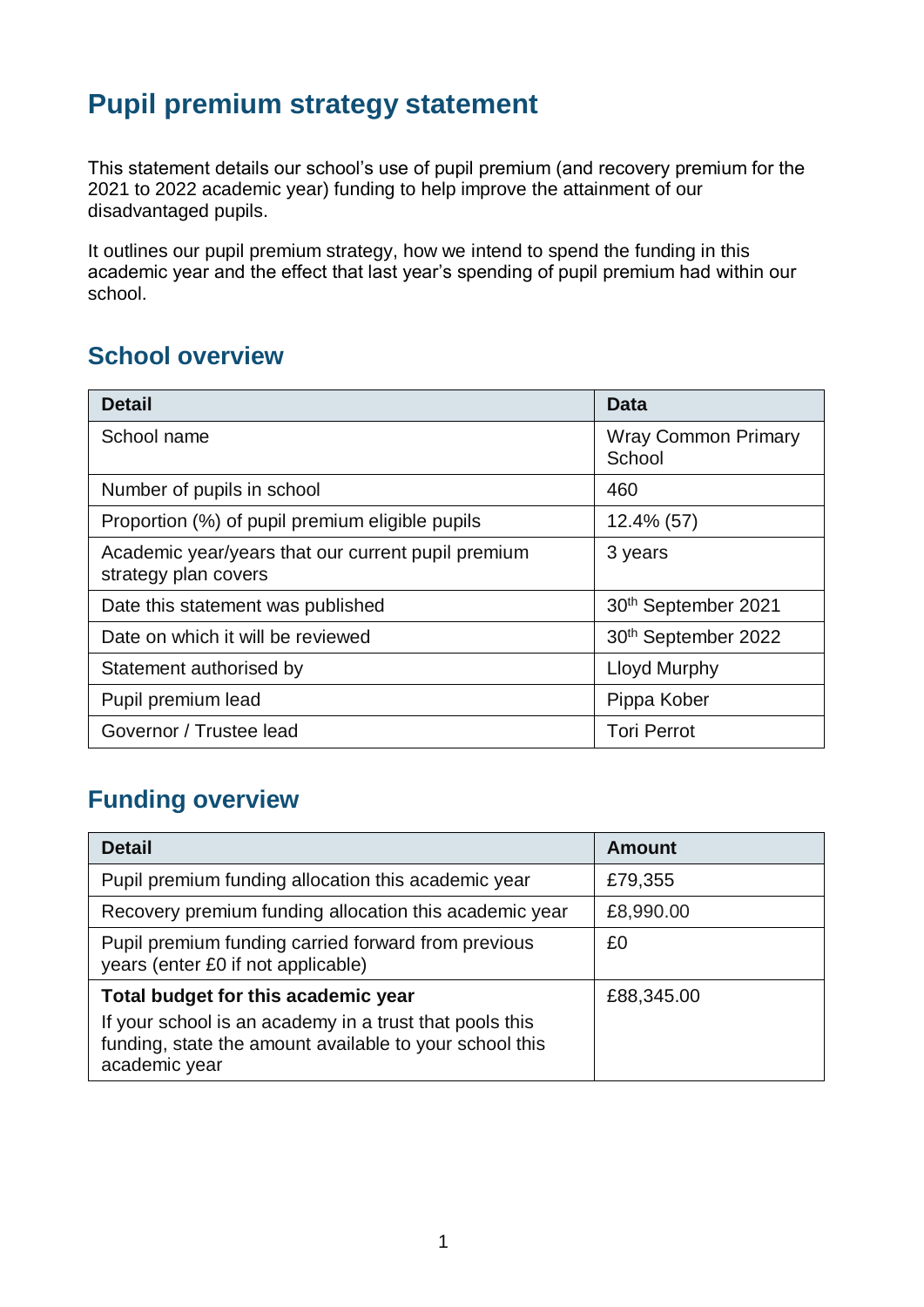# **Part A: Pupil premium strategy plan**

### **Statement of intent**

To engage children in high quality, inclusive learning opportunities lead by staff who are confident to enable Pupil Premium children to make progress in every lesson and accelerated progress where possible.

We aim to ensure that:

- The vast majority of Pupil Premium children (especially boys) make accelerated progress so that their attainment is in line with their non-Pupil Premium peers in every year group.
- The number of Pupil Premium children who exceed end of year expectations in Reading, Writing, Maths and across the broader curriculum is raised.
- Children hold high aspirations for themselves, which have been developed through rich and varied experiences that support their understanding of future opportunities.
- All staff continue to work to maintain positive and collaborative relationships with the parents and families of our Pupil Premium children.
- Parents of Pupil Premium children actively engage with school to help enable their child's success.

### **Challenges**

This details the key challenges to achievement that we have identified among our disadvantaged pupils.

| <b>Challenge</b><br>number | <b>Detail of challenge</b>                                                       |
|----------------------------|----------------------------------------------------------------------------------|
|                            | Poor attendance                                                                  |
| 2                          | Reduced engagement with / access to curriculum enrichment opportunities          |
| 3                          | Co-occurrence of additional vulnerabilities, including special educational needs |
|                            | Reduced parental engagement with / access to curriculum resources                |
| 5                          | Variable emotional wellbeing                                                     |
| 6                          | Variable participation in and engagement with learning opportunities             |

#### **Intended outcomes**

This explains the outcomes we are aiming for **by the end of our current strategy plan**, and how we will measure whether they have been achieved.

| Intended outcome                                   | <b>Success criteria</b>                                                                                                                                              |
|----------------------------------------------------|----------------------------------------------------------------------------------------------------------------------------------------------------------------------|
| Accelerate the progress of Pupil Premium children. | The vast majority of Pupil Premium children make<br>accelerated progress across the academic year.<br>All Pupil Premium children make at least expected<br>progress. |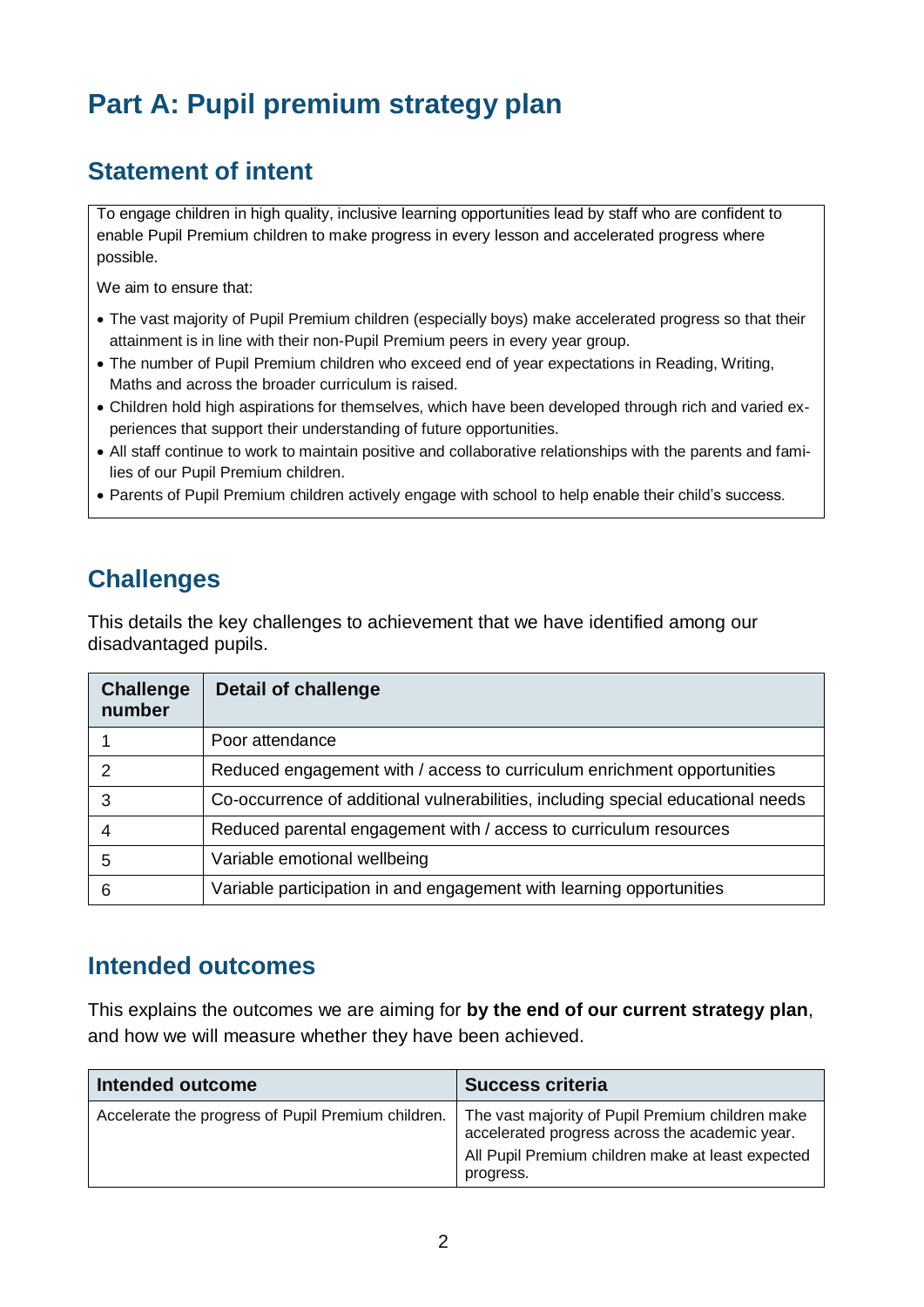| Raise the number of Pupil Premium children who<br>are exceeding end of Year expectations in core<br>subjects and across the curriculum. | More than 10% of Pupil Premium children achieve<br>Greater Depth Standard in Reading, Writing and<br>Maths.                                                                                                                                                                                          |
|-----------------------------------------------------------------------------------------------------------------------------------------|------------------------------------------------------------------------------------------------------------------------------------------------------------------------------------------------------------------------------------------------------------------------------------------------------|
|                                                                                                                                         | More than 10% of Pupil Premium children achieve<br>Greater Depth Standard in all subjects.                                                                                                                                                                                                           |
| To improve parental engagement.                                                                                                         | All parents and carers of Pupil Premium children<br>attend parents' consultations.<br>Pupil Premium children's attendance improves.<br>Pupil Premium children's punctuality improves.<br>Pupil Premium children's attendance at clubs and<br>engagement with enrichment opportunities,<br>increases. |
| To raise the aspirations of Pupil Premium children                                                                                      | Pupil Premium children will have access to, and<br>participate fully in, the same opportunities and<br>experiences as their non-Pupil Premium peers.<br>Pupil Premium children will have the opportunity to<br>develop their understanding of future opportunities<br>open to them.                  |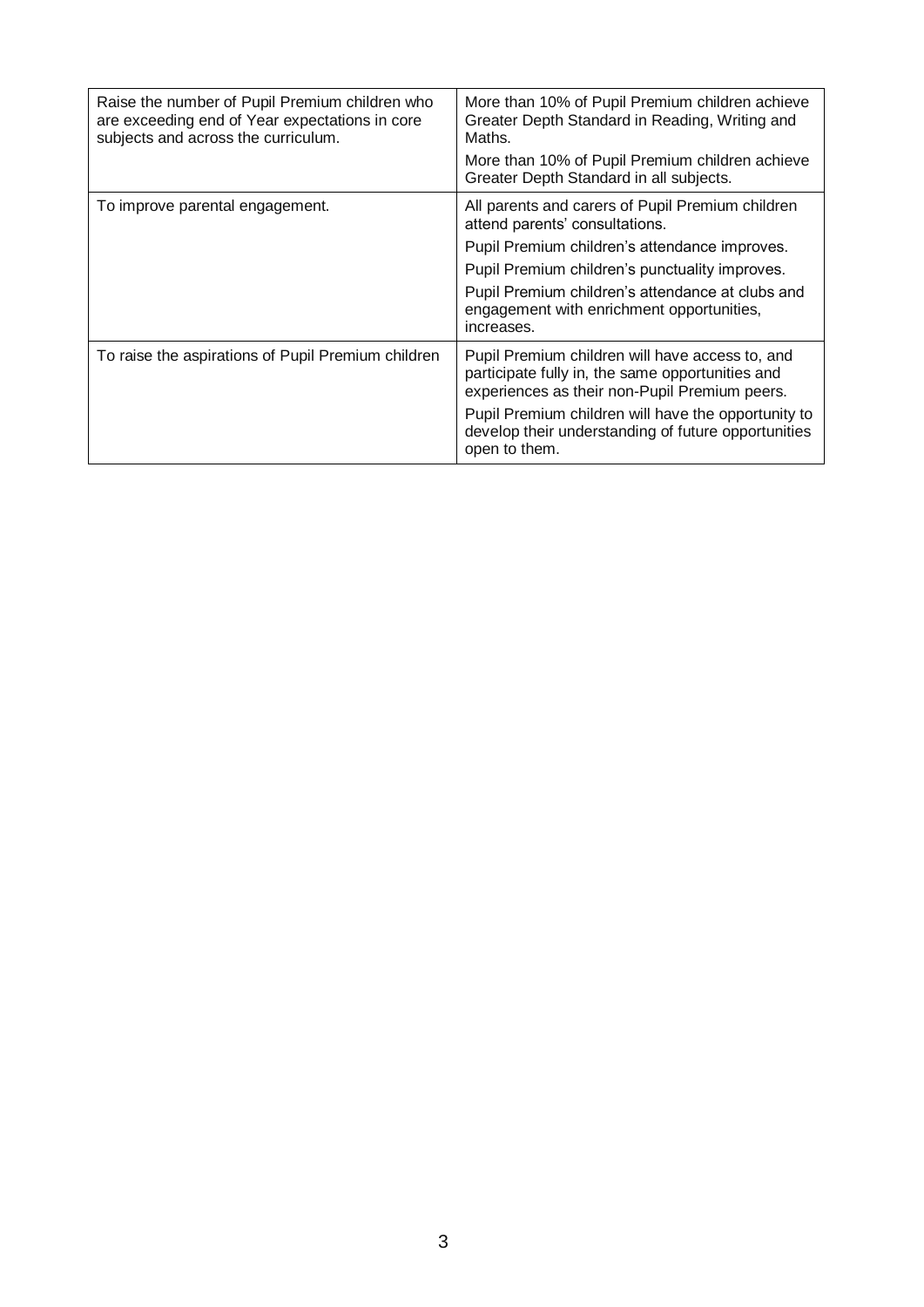### **Activity in this academic year**

This details how we intend to spend our pupil premium (and recovery premium funding) **this academic year** to address the challenges listed above.

#### **Teaching (for example, CPD, recruitment and retention)**

Budgeted cost: £28,672

| <b>Activity</b>                                                                                                                                                                       | <b>Challenge</b><br>number(s)<br>addressed                                                                                                                                                                                                                                                                                                                                                                                                                |        |
|---------------------------------------------------------------------------------------------------------------------------------------------------------------------------------------|-----------------------------------------------------------------------------------------------------------------------------------------------------------------------------------------------------------------------------------------------------------------------------------------------------------------------------------------------------------------------------------------------------------------------------------------------------------|--------|
| Staff training in<br>metacognition<br>Staff engage in peer<br>observations to develop<br>best practice models                                                                         | Metacognition and self-regulation<br>(https://educationendowmentfoundation.org.uk/education-<br>evidence/teaching-learning-toolkit/metacognition-and-<br>self-regulation)<br>Supporting children with SEND<br>(https://educationendowmentfoundation.org.uk/news/five-<br>evidence-based-strategies-pupils-with-special-<br>educational-needs-send)                                                                                                        | 3, 586 |
| Staff training in peer-<br>mentoring<br>Staff engage in peer<br>observations to develop<br>best practice models<br>Staff engage in lesson<br>study to explore best<br>practice models | Peer tutoring<br>(https://educationendowmentfoundation.org.uk/education-<br>evidence/teaching-learning-toolkit/peer-tutoring)<br>Collaborative learning approaches<br>(https://educationendowmentfoundation.org.uk/education-<br>evidence/teaching-learning-toolkit/collaborative-learning-<br>approaches)                                                                                                                                                | 3 & 6  |
| Science of Learning<br>training for staff to<br>enhance expert practice                                                                                                               | Recovery premium<br>(https://educationendowmentfoundation.org.uk/news/eef-<br>responds-to-the-education-recovery-plan)<br>High quality teaching<br>(https://educationendowmentfoundation.org.uk/support-<br>for-schools/school-improvement-planning/1-high-quality-<br>teaching)<br>Supporting children with SEND<br>(https://educationendowmentfoundation.org.uk/news/five-<br>evidence-based-strategies-pupils-with-special-<br>educational-needs-send) | 3 & 6  |
| Staff training on inclusive<br>approaches to support<br>embedding high quality<br>teaching                                                                                            | Recovery premium<br>(https://educationendowmentfoundation.org.uk/news/eef-<br>responds-to-the-education-recovery-plan)<br>High quality teaching<br>(https://educationendowmentfoundation.org.uk/support-<br>for-schools/school-improvement-planning/1-high-quality-<br>teaching)<br>Supporting children with SEND<br>(https://educationendowmentfoundation.org.uk/news/five-<br>evidence-based-strategies-pupils-with-special-<br>educational-needs-send) | 3 & 6  |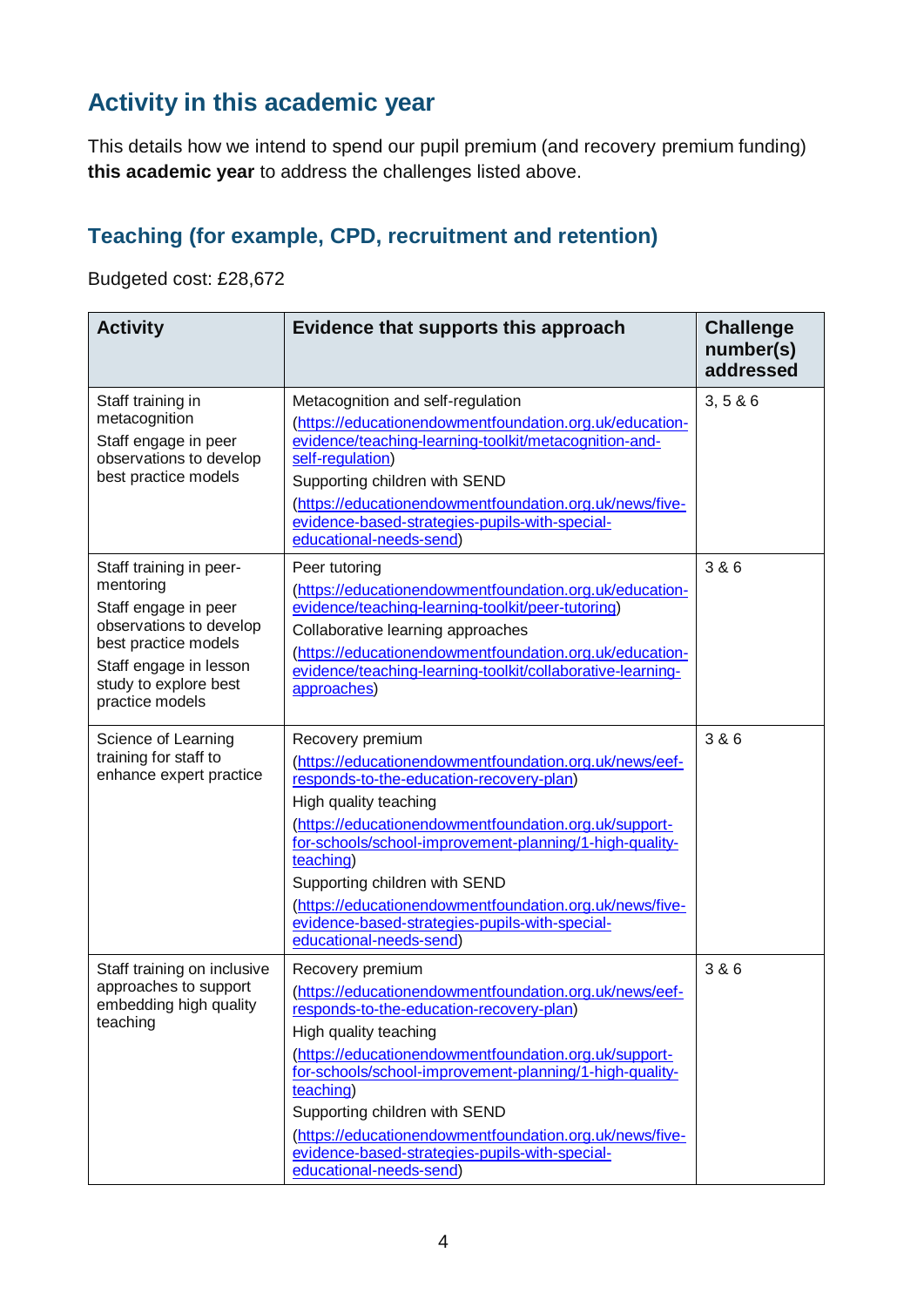#### **Targeted academic support (for example, tutoring, one-to-one support structured interventions)**

Budgeted cost: £36,285

| <b>Activity</b>                                                                                                                                                                                                                                                                                                                                                | Evidence that supports this approach<br><b>Challenge</b><br>number(s)<br>addressed                                                                                                                                                                                                                                                                                                                                                                                                                                                                                               |             |
|----------------------------------------------------------------------------------------------------------------------------------------------------------------------------------------------------------------------------------------------------------------------------------------------------------------------------------------------------------------|----------------------------------------------------------------------------------------------------------------------------------------------------------------------------------------------------------------------------------------------------------------------------------------------------------------------------------------------------------------------------------------------------------------------------------------------------------------------------------------------------------------------------------------------------------------------------------|-------------|
| Engage children in peer-<br>mentoring and peer-to-<br>peer support to enhance<br>application of<br>metacognitive<br>approaches in the<br>classroom                                                                                                                                                                                                             | Peer tutoring<br>(https://educationendowmentfoundation.org.uk/education-<br>evidence/teaching-learning-toolkit/peer-tutoring)<br>Collaborative learning approaches<br>(https://educationendowmentfoundation.org.uk/education-<br>evidence/teaching-learning-toolkit/collaborative-learning-<br>approaches)<br>Metacognition and self-regulation<br>(https://educationendowmentfoundation.org.uk/education-<br>evidence/teaching-learning-toolkit/metacognition-and-self-<br>regulation)                                                                                          | 3 & 6       |
| Class teacher support in<br>class - guided teaching<br>groups, small group<br>intervention, etc.<br>Targeted support within<br>core subjects and across<br>the curriculum, to enable<br>pupils to make<br>accelerated progress<br>following school closures<br>in response to the<br>COVID-19 pandemic, e.g.<br>writing conferencing,<br>PSHE curriculum, etc. | Feedback<br>(https://educationendowmentfoundation.org.uk/education-<br>evidence/teaching-learning-toolkit/feedback)<br>Recovery premium<br>(https://educationendowmentfoundation.org.uk/news/eef-<br>responds-to-the-education-recovery-plan)<br>High quality teaching<br>(https://educationendowmentfoundation.org.uk/support-<br>for-schools/school-improvement-planning/1-high-quality-<br>teaching)<br>Supporting children with SEND<br>(https://educationendowmentfoundation.org.uk/news/five-<br>evidence-based-strategies-pupils-with-special-<br>educational-needs-send) | 2, 3, 5 & 6 |
| Personalised<br>interventions to support<br>accelerated progress - to<br>include reading support<br>from SMT, ELSA, Nurture<br>Groups, SEN Teacher<br>intervention, etc.                                                                                                                                                                                       | Interventions<br>(https://educationendowmentfoundation.org.uk/education-<br>evidence/teaching-learning-toolkit/teaching-assistant-<br>interventions)<br>Supporting children with SEND<br>(https://educationendowmentfoundation.org.uk/news/five-<br>evidence-based-strategies-pupils-with-special-<br>educational-needs-send)                                                                                                                                                                                                                                                    | 3, 586      |
| Peer-to-peer support to<br>enable children to<br>develop their thinking<br>alongside their peers and<br>create deeper learning<br>opportunities                                                                                                                                                                                                                | Collaborative learning approaches<br>(https://educationendowmentfoundation.org.uk/education-<br>evidence/teaching-learning-toolkit/collaborative-learning-<br>approaches)<br>Supporting children with SEND<br>(https://educationendowmentfoundation.org.uk/news/five-<br>evidence-based-strategies-pupils-with-special-<br>educational-needs-send)                                                                                                                                                                                                                               | 3, 586      |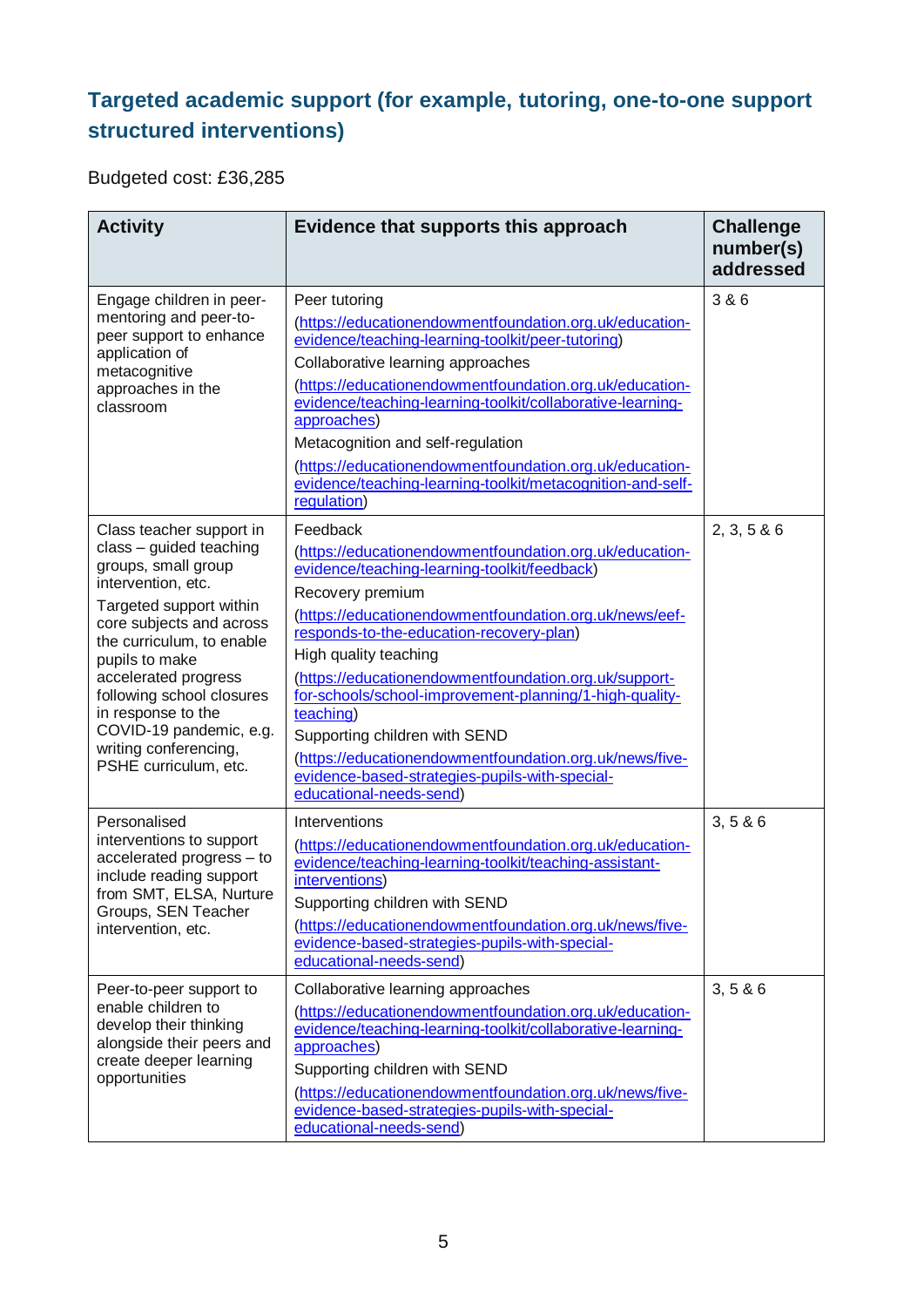#### **Wider strategies (for example, related to attendance, behaviour, wellbeing)**

Budgeted cost: £23,388

| <b>Activity</b>                                                                                                                                                                                                                                                                                        | <b>Challenge</b><br>number(s)<br>addressed                                                                                                                                                                                                            |             |
|--------------------------------------------------------------------------------------------------------------------------------------------------------------------------------------------------------------------------------------------------------------------------------------------------------|-------------------------------------------------------------------------------------------------------------------------------------------------------------------------------------------------------------------------------------------------------|-------------|
| Engage children in<br>enrichment opportunities<br>Allocation of funding to<br>support participation in<br>excursions<br>Priority access to clubs<br>Priority access to the<br>library to borrow books<br>during the holidays<br>Engage children in<br>positions of responsibility<br>across the school | Enrichment opportunities<br>(https://educationendowmentfoundation.org.uk/education-<br>evidence/teaching-learning-toolkit/aspiration-interventions)                                                                                                   | 1 & 2       |
| Engage children in<br>activities and learning<br>opportunities to raise their<br>aspirations<br>Engage local industries in<br>developing children's<br>understanding of the<br>world of work and future<br>opportunities                                                                               | Life skills and enrichment<br>(https://educationendowmentfoundation.org.uk/guidance-<br>for-teachers/life-skills-enrichment)                                                                                                                          | 2, 3, 5 & 6 |
| Ensure all Pupil Premium<br>parents attend parents'<br>consultations with priority<br>booking opportunity<br><b>Ensure Pupil Premium</b><br>children's parents are<br>able to attend school<br>events such as Coffee<br>Mornings and Trip<br>Meetings                                                  | Parental engagement<br>(https://educationendowmentfoundation.org.uk/education-<br>evidence/teaching-learning-toolkit/parental-engagement)                                                                                                             | 1, 284      |
| Attendance monitoring<br>Attendance meetings with<br>parents to explore support<br>strategies to improve<br>attendance and<br>punctuality<br>Deployment of TACC to<br>support parents in<br>ensuring good attendance<br>and punctuality                                                                | The link between absence and attainment<br>(https://assets.publishing.service.gov.uk/government/uplo<br>ads/system/uploads/attachment_data/file/509679/The-<br>link-between-absence-and-attainment-at-KS2-and-KS4-<br>2013-to-2014-academic-year.pdf) | 1, 284      |
| Introduction of<br>opportunities for parents<br>to come into school with<br>their children<br>Engage parents in<br>workshops to enable                                                                                                                                                                 | Parental engagement<br>(https://educationendowmentfoundation.org.uk/education-<br>evidence/teaching-learning-toolkit/parental-engagement)                                                                                                             | 1 & 4       |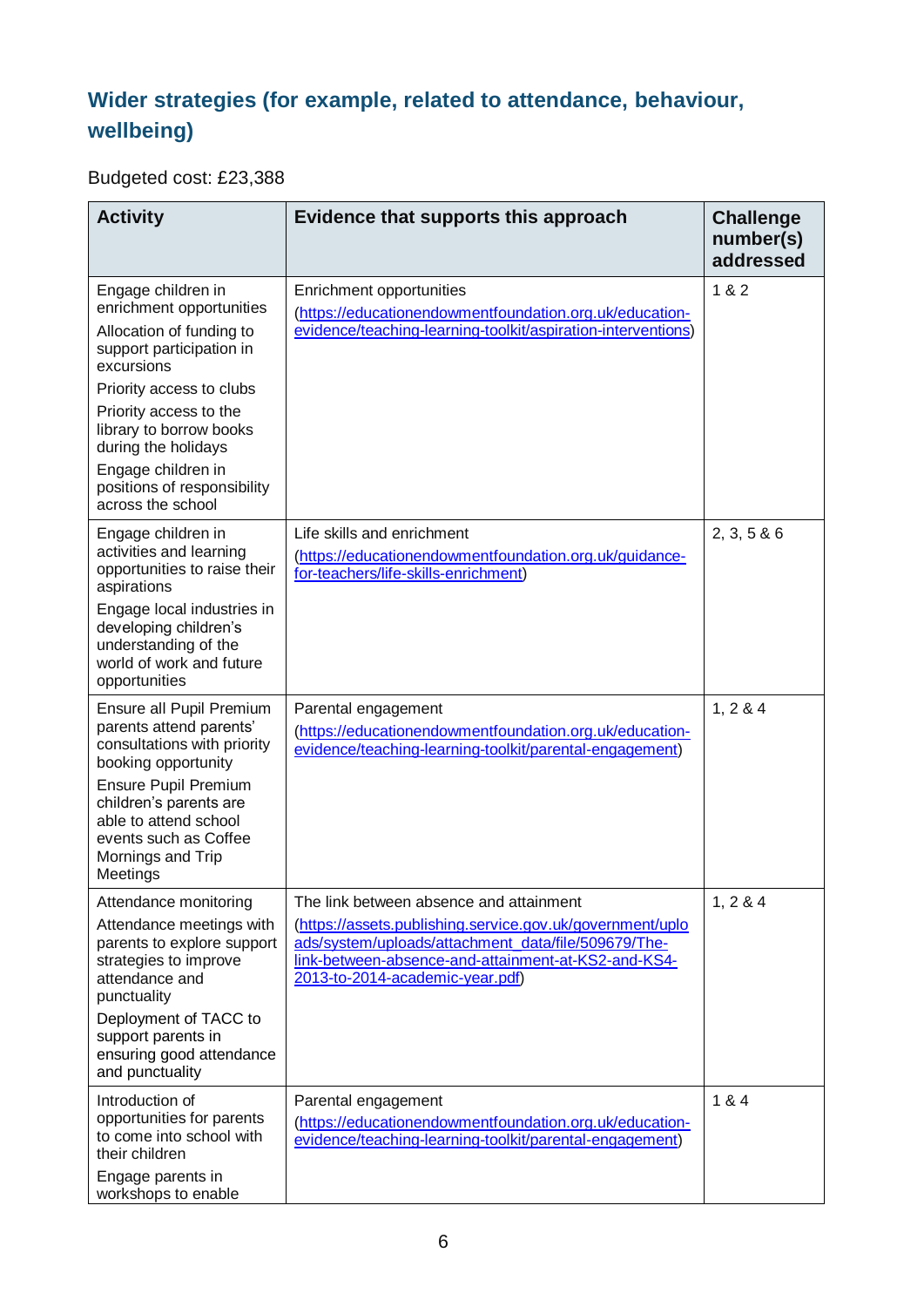| them to support their<br>child's learning                                                                                           |                                                                                                                                           |       |
|-------------------------------------------------------------------------------------------------------------------------------------|-------------------------------------------------------------------------------------------------------------------------------------------|-------|
| Work with teachers to<br>establish regular<br>Marvellous Me messaging<br>for Pupil Premium<br>children                              | Parental engagement<br>(https://educationendowmentfoundation.org.uk/education-<br>evidence/teaching-learning-toolkit/parental-engagement) | 4 & 5 |
| Ensure parents have the<br>resources they need to<br>support and share their<br>child's learning                                    |                                                                                                                                           |       |
| Train children as peer<br>mediators to support<br>conflict on the playground<br>Engage children with<br>positions of responsibility | Life skills and enrichment<br>(https://educationendowmentfoundation.org.uk/guidance-<br>for-teachers/life-skills-enrichment)              | 285   |
| across the school                                                                                                                   |                                                                                                                                           |       |

## **Total budgeted cost: £88,345**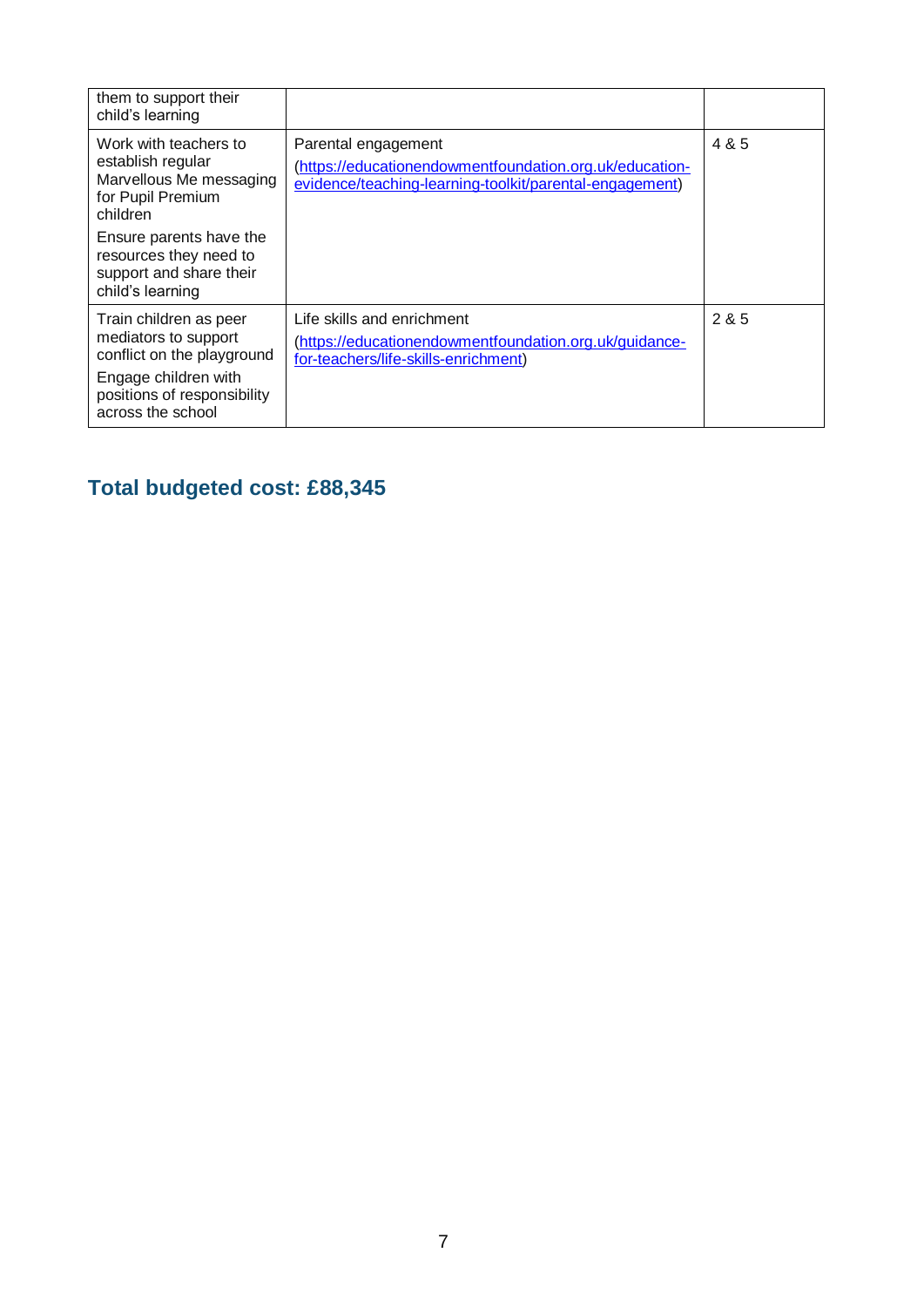# **Part B: Review of outcomes in the previous academic year**

#### **Pupil premium strategy outcomes**

This details the impact that our pupil premium activity had on pupils in the 2020 to 2021 academic year.

| 1. Raise Pupil Premium boys' attainment in Reading, Writing and Maths |               |             |
|-----------------------------------------------------------------------|---------------|-------------|
| % of children achieving, or achieving above age-related expectations  |               |             |
| Whole school attainment:                                              |               |             |
| Reading: 77.2                                                         | Writing: 65.9 | Maths: 71.2 |
| Pupil Premium boys' attainment:                                       |               |             |
| Reading: 37.5                                                         | Writing: 18.8 | Maths: 40.6 |
| Pupil Premium children's attainment:                                  |               |             |
| Reading: 57.1                                                         | Writing: 34.9 | Maths: 46   |
| Pupils who made expected, or accelerated progress<br>Whole school:    |               |             |
| Reading: 82.2                                                         | Writing: 79.9 | Maths: 82.5 |
| Pupil Premium boys':                                                  |               |             |
| Reading: 65.6                                                         | Writing: 50.0 | Maths: 71.9 |
| Pupil Premium children's:                                             |               |             |
| Reading: 74.6                                                         | Writing: 60.3 | Maths: 71.4 |

Pupil Premium children's attainment and progress continues to be a priority, moving forward.

#### **2. Early Intervention strategy to support narrowing the gap for Pupil Premium children**

Reception screening helped us to identify children who required Speech & Language support which we were able to implement promptly and thereby begin to address these children's needs as efficiently as possible.

Daily readers were a priority in all classes throughout last academic year and we have seen increased interest in Reading from Pupil Premium boys especially.

SLT mentoring was deployed to support writing conferencing and reading opportunities. Children engaged well with these opportunities and shared their writing with members of SLT as part of the celebration of successes.

| <b>Pupil Questionnaire - July 2021</b>             | PP          | Αll         | AII PP | All non- | Total | Total | Total |
|----------------------------------------------------|-------------|-------------|--------|----------|-------|-------|-------|
|                                                    | <b>Boys</b> | <b>Bovs</b> | chn    | РP       |       | 2019  | 2018  |
| Do you enjoy Reading?                              | 89%         | 85%         | 79%    | 91%      | 89%   | 87    | 81    |
| Do you think you are improving in<br>your Reading? | 95%         | 88%         | 91%    | 91%      | 91%   | 87    | 92    |
| Do you enjoy Writing lessons?                      | 79%         | 75%         | 77%    | 82%      | 81%   | 87    | 81    |
| Do you think you are improving in<br>your Writing? | 89%         | 87%         | 89%    | 90%      | 90%   | 93    | 90    |

#### **3. Raise attainment in Reading through regular reading opportunities**